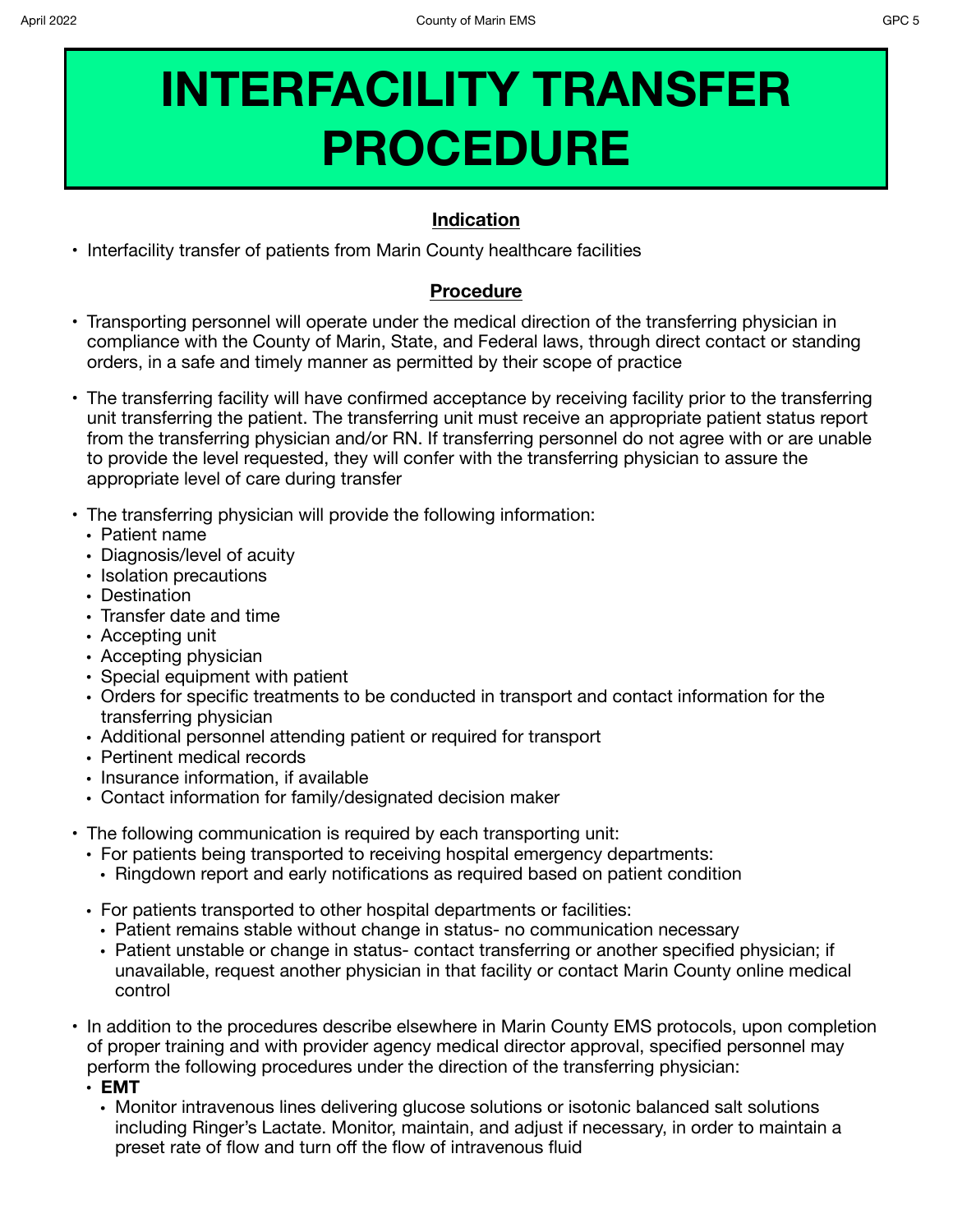- Transfer patients who have nasogastric (NG) tubes, gastrostomy tubes, heparin locks, foley catheters, tracheostomy tubes with or without simple oxygen masks and humidification, wound-vac devices, Jackson-Pratt drains, clamp PleurX drains, and/or indwelling vascular access lines, excluding arterial lines
- Transfer patients with completely patient-controlled devices including CPAP/BiPAP, medication pumps, etc. requiring no monitoring or adjustment

#### **• Paramedic**

- **•** Monitor and adjust intravenous fluids containing potassium ≤40 mEq/L
- **•** Monitor thoracostomy tubes
- **•** Perform suctioning of patients not on mechanical ventilators with stomal intubation
- **•** Monitor patients with nitroglycerin paste initiated prior to transport
- **•** Additional clarification on level of service in **Appendix A**

#### SPECIAL CONSIDERATIONS

- **•** Medical emergencies which are immediately life-threatening events (cardiac arrest, new stroke symptoms, uncontrolled hemorrhage, etc) should utilize zone provider/911 resources
- **•** In the event ALS interventions are required beyond the orders of the sending physician, paramedic caregivers shall follow patient care protocols and request an EM number from Sheriff's County Communications and a Marin County Patient Care Record as specified in 7006 must be completed
- **•** For *emergent transfers* with CCT service requirements, when no provider is able to fulfill transfer request within the required ETA and further delay would cause significant risk of increased morbidity or mortality, under the direction of the transferring physician a facility caregiver (RN, NP, PA or physician; RT if continuous respiratory assistance is required) may attend to patient during transport utilizing the highest level ambulance available as a last resort.
	- **•** All transporting team members shall provide care within their own scope of practice with ultimate responsibility for patient care in transport held by the orders of the transferring physician
	- **•** All advanced monitoring equipment or medications anticipated to be required during transport which are not already present in the ambulance inventory must be brought with the caregiver
	- **•** An EMS Event Form must be completed following any such transport

#### **• Documentation- Essential Elements**

- Patient Care Records as specified in 7006 must be completed by ambulance personnel
- Interfacility transfers with hospital contact will be reviewed by hospitals receiving the calls
- Statistic on total numbers of ALS level transfer calls per month will be maintained by each provider and submitted to the EMS Agency on request (transfers with Paramedic, RN and/or MD)
- Training records for procedures authorized in this policy shall be maintained by participating agencies
- An EMS Event Form must be completed for any transport utilizing non-permitted ambulances, non-certified EMS providers or utilizing sending facility personnel as caregivers